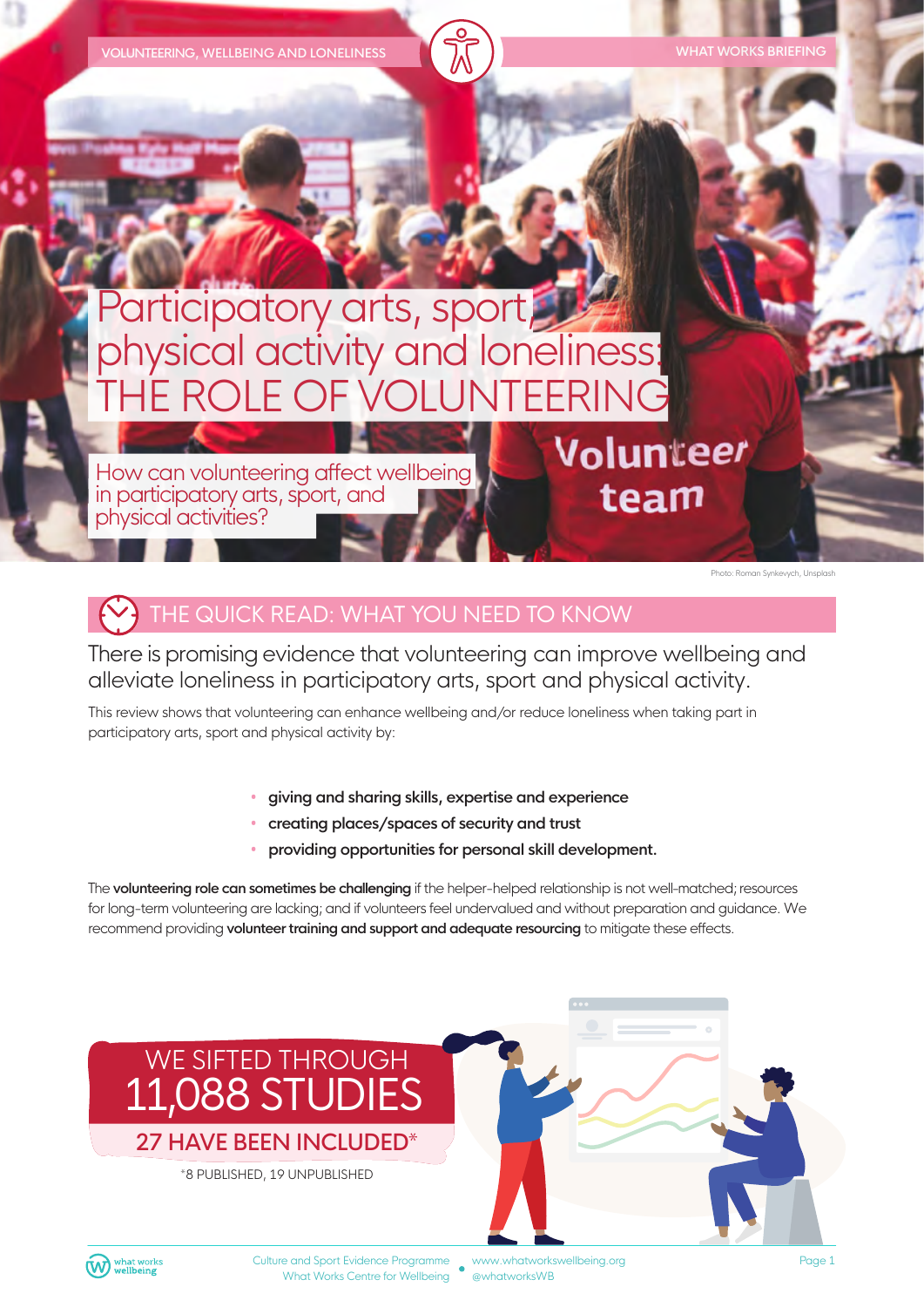The process map below shows how volunteering influences wellbeing and loneliness through participation in cultural and sporting activities.



| <b>DEFINITIONS EXPLAINED</b>                                                                           |                                                                                                                                                                                                                                                                                                                                                                                                   |
|--------------------------------------------------------------------------------------------------------|---------------------------------------------------------------------------------------------------------------------------------------------------------------------------------------------------------------------------------------------------------------------------------------------------------------------------------------------------------------------------------------------------|
|                                                                                                        | Sports/physical activity Any kind of sport or physical exercise.                                                                                                                                                                                                                                                                                                                                  |
| Participatory arts                                                                                     | The active participation in any form of creative activity using voice, body or inanimate<br>objects to convey artistic expression                                                                                                                                                                                                                                                                 |
| Volunteering                                                                                           | Any act of helping others motivated by altruistic feelings of giving and sharing<br>expertise, skills or experience, or instrumental approaches concerning the development<br>of personal skill or the desire to gain experience. Volunteering is provided for the<br>benefit of others and/or the volunteer and involves activities not undertaken for the<br>primary purpose of financial gain. |
| The term WELLBEING is used synonymously with a range of concepts in the evidence in this review:       |                                                                                                                                                                                                                                                                                                                                                                                                   |
| Wellbeing                                                                                              | The positive and/or negative psychological and emotional constructs of wellbeing.                                                                                                                                                                                                                                                                                                                 |
|                                                                                                        | Positive wellbeing is associated with feelings of belonging, empathy, pride and<br>pleasure, improved self-esteem, self-confidence, self-empowerment and self-worth, a<br>positive sense of identity, resilience and trust.                                                                                                                                                                       |
|                                                                                                        | Negative wellbeing is connected to feelings of fear, anxiety, discomfort (mental and<br>physical) and exclusion.                                                                                                                                                                                                                                                                                  |
| We used the term LONELINESS in this review to examine the connection between wellbeing and loneliness: |                                                                                                                                                                                                                                                                                                                                                                                                   |
| Loneliness<br>Solitude                                                                                 | The various unpleasant feelings associated with the absence of meaningful<br>relationships (emotional loneliness), deficits in the quality and quantity of relationships<br>(social loneliness) and as an expression of separateness from others (existential<br>loneliness).                                                                                                                     |
|                                                                                                        | There is also evidence of the positive wellbeing impact of solitude (choosing to be<br>alone) which can be a powerful force for calm and peace: a type of recharging<br>experience when people need to break from human connection.                                                                                                                                                               |
| what works<br>wellbeing                                                                                | Culture and Sport Evidence Programme _ www.whatworkswellbeing.org<br>Page 2<br>$\mathbf{v}$ and $\mathbf{v}$ and $\mathbf{v}$ and $\mathbf{v}$ are $\mathbf{v}$ and $\mathbf{v}$                                                                                                                                                                                                                  |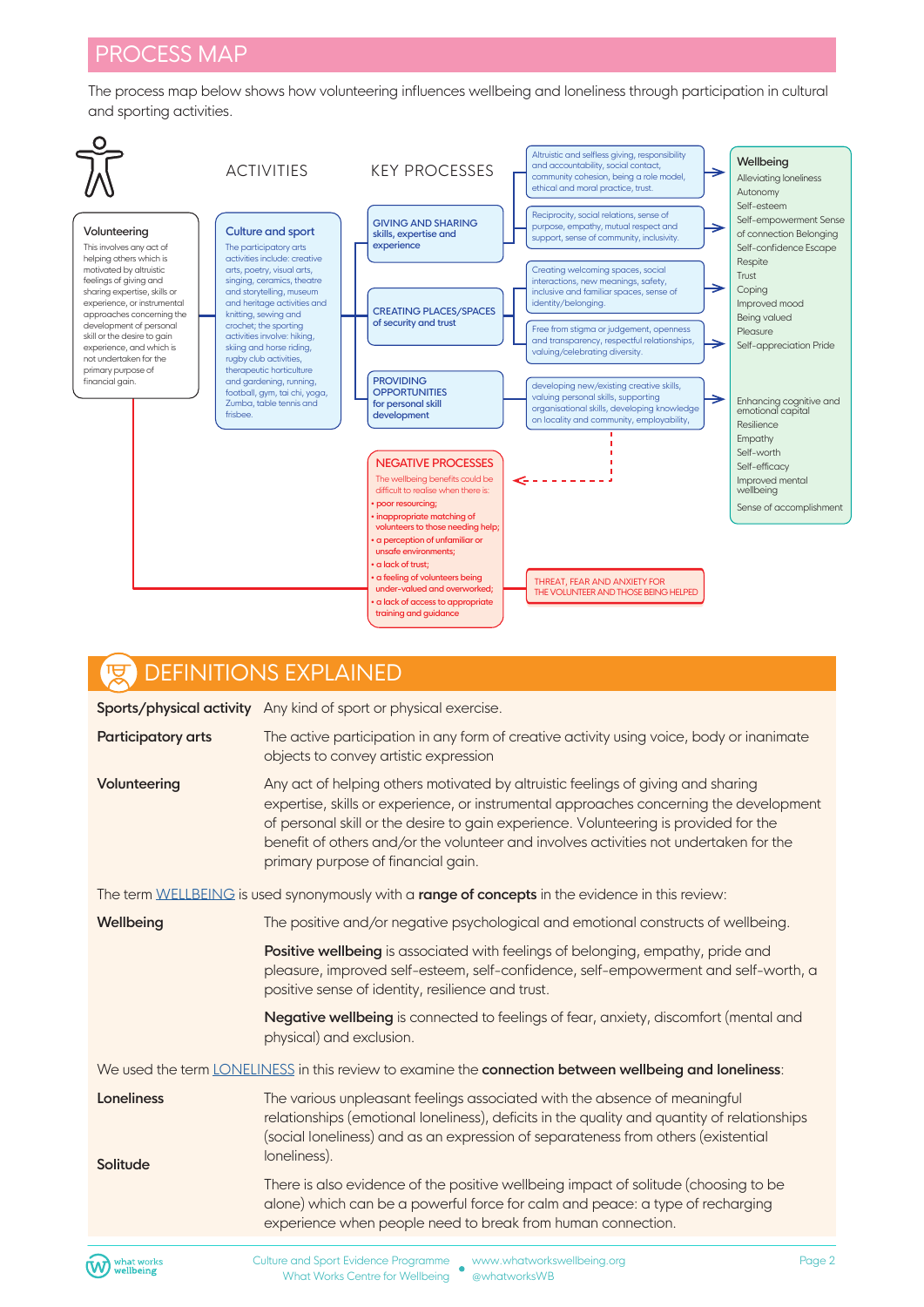#### A Giving and sharing skills, expertise and experience

- Participatory arts and sporting activities,included in this review included walking, environmental conservation, rugby club activities and sport coaching, which enabled **opportunities for altruistic and selfless giving** through the act of volunteering.
- The type of volunteering included peer-led activities and acting as a role model and stewardship. These led to positive wellbeing benefits such as **a sense of autonomy, self-esteem, empowerment, connection to others and feelings of belonging and community**.
- There is a **potential for trust to be lost when volunteers operate entirely for self-gain**. Also, if volunteers felt that their work was not recognised or supported or that their values were not shared, it could lead to burn-out and negative wellbeing experiences.
- **Mutual (shared) experiences** of volunteering, including **befriender and peer-led roles**, were associated with supporting others, **sharing physical and creative experiences** and **creating a sense of purpose** through cultural and sporting activities. Examples in the review included walking groups, horse-riding and skiing, art-making, lunch-cook clubs, creative arts and indigenous sporting competitions. These activities created positive wellbeing experiences of **escape and respite, empathy, mutual respect, improving self-esteem, confidence and social ties and alleviating social isolation**
- If the volunteering role was fragile in that the **helper-helped relationship was not well-matched or the resources for long-term volunteering were not provided, it could hinder the potential wellbeing benefits**.

#### Creating places/spaces of security and trust å

- By **providing welcoming, safe, secure, inclusive and familiar places/spaces** where people felt listened-to and by enabling people to step into a new space - volunteering created positive wellbeing experiences for helper and helped.
- Volunteer roles included in the review were: event organisers, peer navigators and peer-supporters, inside and outside of the home, through participatory arts, sport and physical activities such as World Firefighters' Games, Park-run, sporting activities and art-making. If the helper-helped relationship was not well matched, it could lead to feelings of being unsettled.
- Participatory arts and sporting activities, including heritage settings, peer-led walking, gardening and land management and Parkrun, through the act of volunteering, led to the creation of secure places/spaces that are **free from stigma or judgement** by being **open and transparent, inclusive and accepting** and by enabling mutual support. They created positive wellbeing experiences such as **feeling more resilient, self-confident, autonomous and able to cope with life** and where respectful relationships could be developed.

#### THREE TYPES OF EVIDENCE

#### **STRONG**

We can be confident that the evidence can be used to inform decisions.

#### **PROMISING**

We have moderate confidence. Decision makers may wish to incorporate further information to inform decisions.

#### **INITIAL**

We have low confidence. Decision makers may wish to incorporate further information to inform decisions.

A